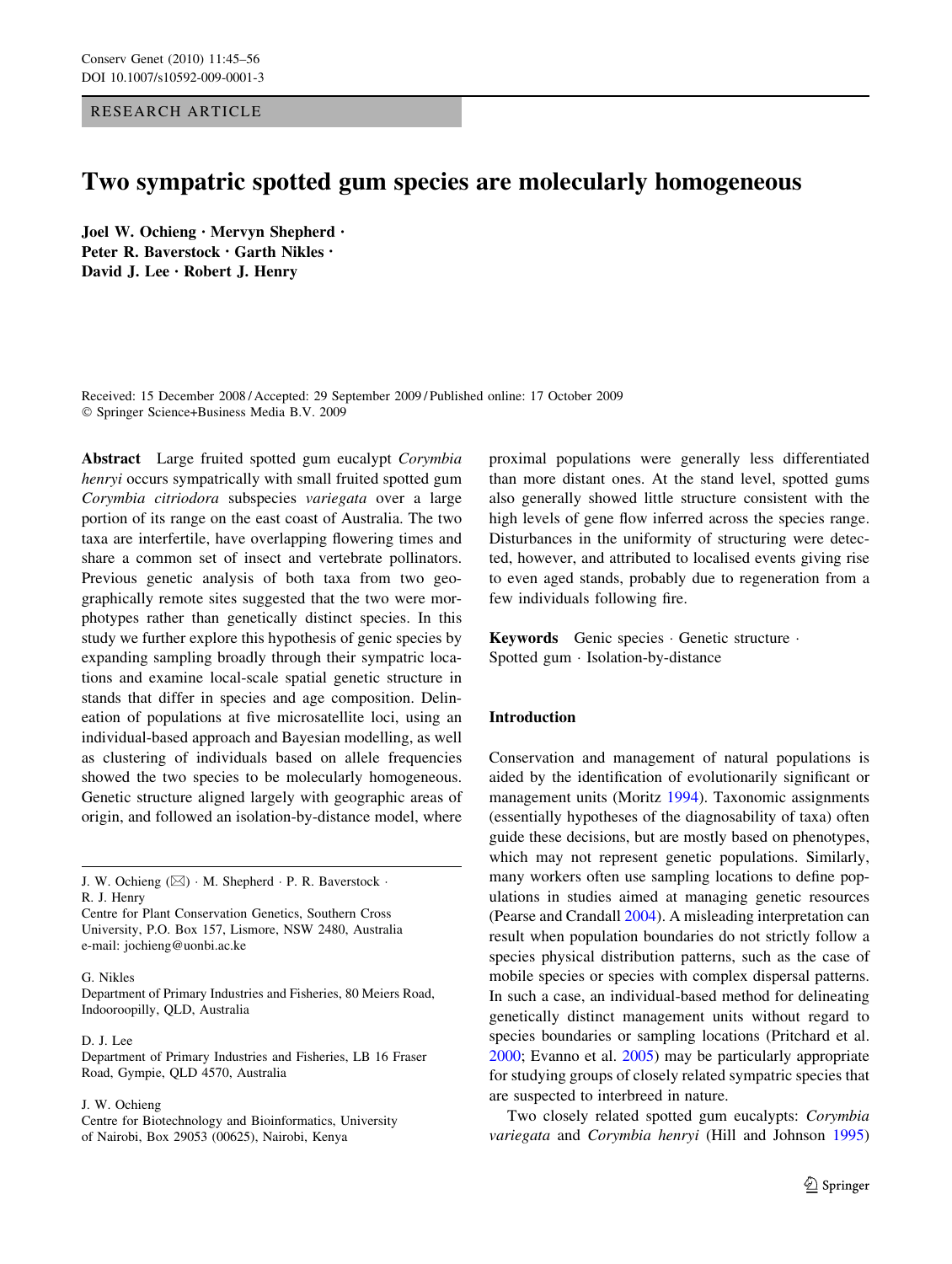occur in sympatry in the east coast of Australia. Spotted gums (Section Politaria) form a complex of closely related taxa that occur along the eastern seaboard of Australia from approximately latitude  $16^{\circ}$ S in northern Queensland to latitude 37°S in eastern Victoria (Hill and Johnson [1995](#page-10-0)). Four species (C. maculata, C. henryi, C. variegata, and C. citriodora) that occur as a latitudinal replacement series were recognised by Hill and Johnson [\(1995](#page-10-0)) in their revision of the genus Corymbia. However, their taxonomy remains controversial as classification often relies on variation in morphology and leaf oils, and knowledge of the geographic origins of a specimen (McDonald and Bean [2000\)](#page-10-0). An alternative classification based on isozyme variation subsumes C. variegata into a subspecies of C. citriodora, i.e., C. citriodora ssp. citriodora and C. citriodora ssp. variegata (McDonald and Bean [2000](#page-10-0)). In this manuscript, we adopt Hill and Johnson ([1995\)](#page-10-0) classification for simplicity. The two taxa C. variegata and C. henryi (Hill and Johnson [1995\)](#page-10-0) are regarded as separate species based on divergence at quantitative traits, such as fruit (capsule) and foliage morphology (Hill and Johnson [1995](#page-10-0)). They occur sympatrically over a large portion of their ranges, have overlapping flowering times and share a common set of insect and vertebrate pollinators (Hill and Johnson [1995;](#page-10-0) Southerton et al. [2004](#page-11-0)). Earlier attempts to clarify the relationships amongst the spotted gums by molecular approaches (McDonald et al. [2000](#page-10-0); King [2004\)](#page-10-0) provided conflicting results on the affinity of these two species.

Some clarification of the genetic relationships within the spotted gum complex was recently attained with a study of genetic variation across the four taxa in the complex using microsatellites (Shepherd et al. [2008](#page-11-0)). This study showed that there was a stronger affinity among all three northern taxa, subsp. citriodora, subsp. variegata and C. henryi, than with their southern counterpart, C. maculata. A further study was conducted to distinguish among possible evolutionary scenarios that might explain the persistence of what were believed to be interfertile and clearly delineated morphological species, subsp. variegata and C. henryi (Ochieng et al. [2008\)](#page-10-0). Here, as a first step, the level of molecular divergence between the two species at two separate (approximately 300 km apart) locations where the species occurred in sympatry was examined using 12 microsatellite markers. It was reasoned that if more variation was found between taxa at each site than within a taxa across the two sites, this would support the recognition of two species (Muir et al. [2000](#page-10-0)). However, no speciesspecific alleles or significant allele frequency differences were detected within sites, suggesting high recurrent local gene flow between the two species.

The purpose of this study was to test whether this observation held more broadly across the sympatric range of the two taxa; in which case it may be reasonable to conclude that the two taxa are genic species, where segregation at a gene(s) with large effects or selection (Wu [2001](#page-11-0); Lexer et al. [2007](#page-10-0)) might be the source of their phenotypic differences without a corresponding genomic differentiation. Therefore, in this study, sampling is expanded to cover an additional four locations. Further, this study differs from the previous one (Ochieng et al. [2008](#page-10-0)) in that here we examine spatial genetic structure at three different scales: within neighbourhoods, between neighbourhoods within a locality, and among localities. Sampling was structured so that multiple sites were sampled within a stand (location) as well as in transects through forests varying in species and age composition. This allowed patterns of gene flow at the landscape and neighbourhood level to be described. Unlike the preceding study, this study does not use sampling locations to define populations; rather, an individual-based method is used to delineate genetically distinct management units without regard to species boundaries or sampling locations.

## Methods

## Sampling design

Sampling for this study was designed to test for genetic structure in a species complex comprising C. variegata and C. henryi in northern New South Wales and southern Queensland following the approach of Bacles et al. [\(2005](#page-10-0)). The design allowed testing for structure at three different scales: 1, within a neighbourhood (site); 2, within a locality between neighbourhoods and 3, among localities (rangewide). Material of both taxa was collected in approximately equal proportions where possible, as well as putative hybrid material. To expand the range from an earlier study based on Cherry Tree and Bunyaville, five new localities were selected to give coverage across their distribution and to include locations where both taxa were known to occur in sympatry as well as allopatric locations. The seven locations are shown in Fig. [1](#page-2-0) and names and numbers of sites at each location described in Table [1](#page-3-0). The most southerly location sampled was Candole State Forest (SF) near Grafton NSW Australia (Lat. 29°46'; Long. 153°12'). It is a sympatric case, although *C. variegata* can be found only in a small patch toward the northern end of the forest. A nearby location is Ewingar SF, NSW (Lat. 29°04'; Long. 152°30'). The spotted gums found in Ewingar are predominantly C. henryi; but C. variegata was found to occur in a narrow patch (20 m radius) and was represented by less than 10 trees. Bungawalbin SF, another locality in NSW (Lat. 29°02'; Long. 153°16'), was characterised by a single species (C. henryi) stand with no trees assignable as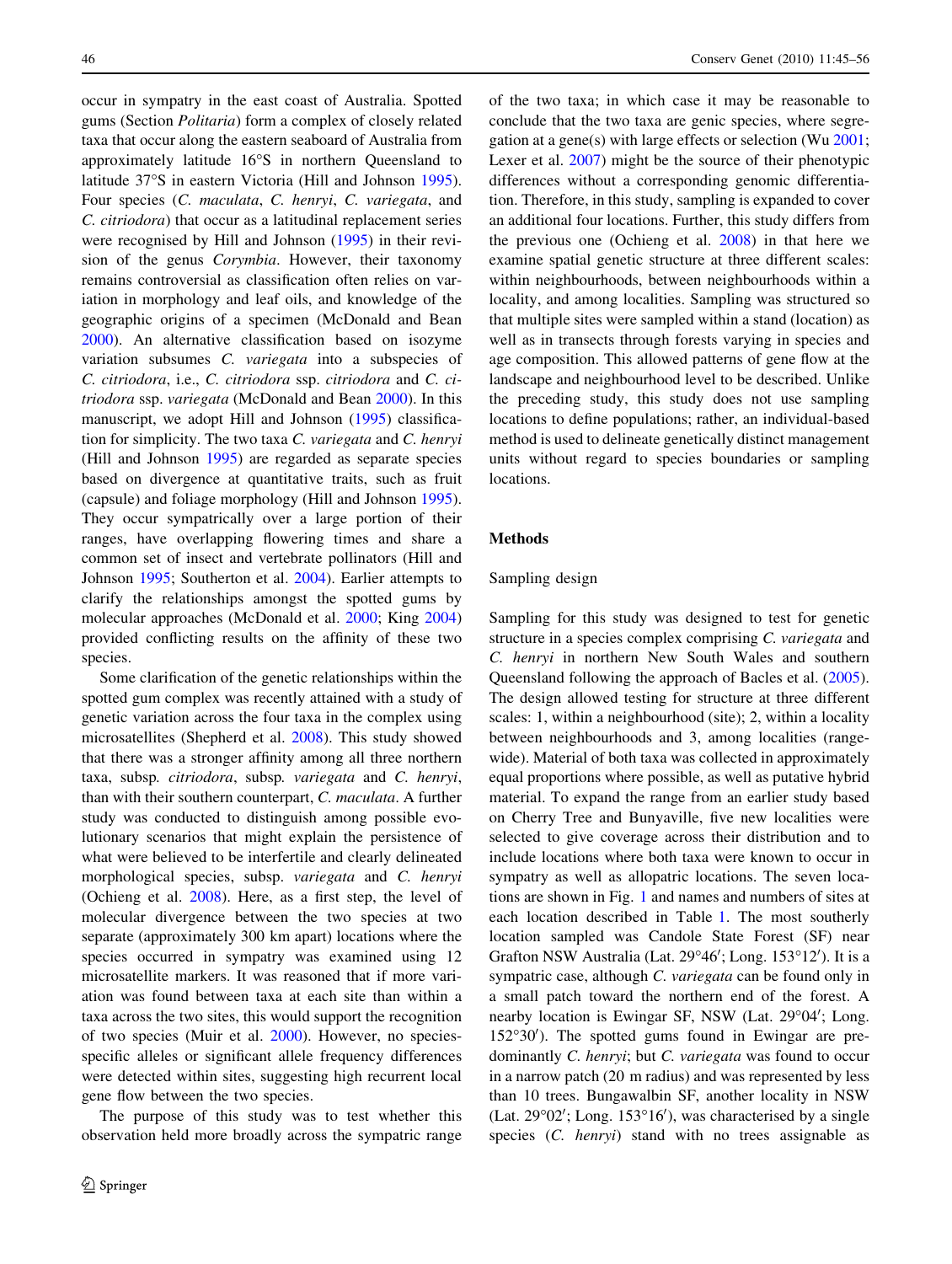<span id="page-2-0"></span>

Fig. 1 Map of the East coast of Australia showing the provenances from which samples of C. variegata and C. henryi were obtained. Circles are major towns while triangles are State Forests where samples were obtained

C. variegata. Cherry Tree SF near Casino, NSW (Lat. 28°55'; Long. 152°45') and Bunyaville SF in Brisbane, Queensland (Lat. 27°22'; Long. 152°57') were sampled again for this study. The samples from both Cherry Tree SF and Bunyaville SF used in the previous analysis were also included in the present study. Samples from two other locations both near Gympie, Queensland, were also used in this study: Woondum (Lat. 26°15'; Long. 152°48') and Brooyar SFs (Lat. 26°13'; Long. 152°32').

Between two and four neighbourhoods were sampled per locality except Brooyar and Woondum. A neighbourhood comprised between 20 and 30 sampled adult trees within a radius of 20–30 m. Distance between neighbourhoods within a locality ranged between 1 and 3 km. At some localities, stand composition varied considerably with respect to taxa abundance between sites. The most extreme cases were at Ewingar SF and Candole SF where sites of apparently highly pure and even aged stands of C. henryi occurred as well as one site in each case (Ewingar site 2; Candole site 3) where a few  $(\leq 20)$ C. variegata trees occurred in a narrow strip alongside a pure stand of C. henryi. Age structure also varied among stands. Whereas some sites were characterised by trees of a more or less uniform age, other sites tended to be much

more variable in age. Cherry Tree site 1 and Candole site 3 were distinguished in this way, both with apparently uniform age class, probably representing young regrowth stands regenerated from a few older trees following a fire.

In addition to this sampling design, transect sampling was conducted at two localities, Cherry Tree SF (New South Wales) and Bunyaville (Queensland). The purpose of these transects was to test for genetic structure due to taxon related differences. Transects were designed to transgress forests where the abundance of C. henryi varied in relation to C. variegata. At the Cherry Tree SF locality, samples were collected along Cherry Tree Road over a distance of about 16 km. The road dissects through the State Forest in an approximate North–South direction gradually declining in elevation from approximately 400 to 100 m above sea level. It is not clear whether altitude would play a significant role at these micro-scales, however, these slight changes in altitude might correlate with soil differences (not investigated) or some other parameter such as pollinator behaviour. The road sequentially traverses through spotted gum dominated forest types containing pure stands of C. variegata at the Northern end, admixtures of C. variegata and C. henryi, and largely pure stands of C. henryi at the southern-most and lower altitudes. At Bunyaville, sample collections transacted altitudinal variation ranging from 84 to 143 m. Transect sampling at both locations obtained material from trees at least 100 m apart with a total of 82 and 56 trees collected at Cherry Tree and Bunyaville localities, respectively. Finally, a set of 24 C. maculata and 12 C. citriodora (spotted gum) samples collected from diverse locations were included in cluster analysis.

# Sample collection and molecular characterization

Trees with reproductive material were targeted where possible to allow more confident taxonomic assignments. Bark was collected from each tree for the purpose of DNA extraction. A bark plug was obtained by using a punch and hammer, then dried using silica gel and stored at room temperature. In addition to bark samples for DNA extraction, herbarium specimens (capsules, flowers, buds, leaves) were collected from each individual for a majority of the samples. Field identifications were confirmed at the Queensland Herbarium and identified specimens were deposited with the Southern Cross University Herbarium. A GPS position and altitude was recorded for each tree and photographs were taken for most trees. DNA extraction, PCR amplifications and genotyping were performed as previously described (Ochieng et al. [2008\)](#page-10-0). Trees were genotyped at five microsatellite loci: EMCRC45, EMCRC46, EMCRC51, EMCRC55, and EMCRC93 (Shepherd et al. [2006](#page-11-0)).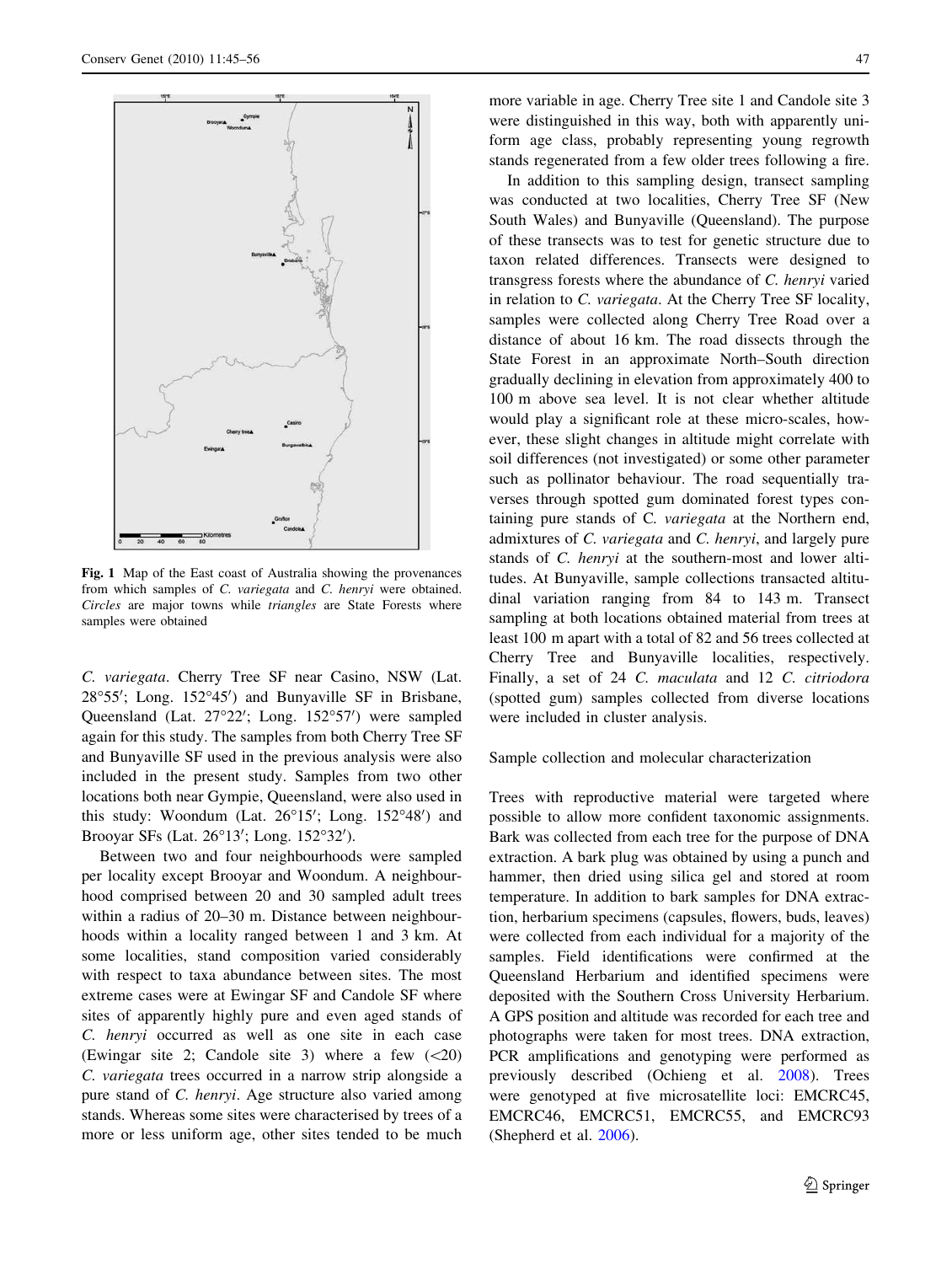| Provenance              | Lat.            | Long.            | Site and number<br>of samples | Species      | $H_{\rm E}$ a | $H_0$ <sup>a</sup> | $MNA^a$ | $F_{\rm IS}$ $^{\rm a}$ |
|-------------------------|-----------------|------------------|-------------------------------|--------------|---------------|--------------------|---------|-------------------------|
| Brooyar $(N = 4)$       | $26^{\circ}13'$ | 152°32'          | Site $1 = 4$                  | C. variegata | 0.750         | 0.900              | 4.6     | $-0.241$                |
| Woondum $(N = 16)$      | $26^{\circ}15'$ | 152°48'          | Site $1 = 16$                 | C. variegata | 0.832         | 0.875              | 8.6     | $-0.054$                |
| Bunyaville $(N = 56)$   | 27°22'          | 152°57'          | Transect $= 28$               | C. henryi    | 0.849         | 0.574              | 12.6    | 0.334                   |
|                         |                 |                  | Transect $= 28$               | C. variegata | 0.913         | 0.641              | 14.8    | 0.292                   |
| Cherry tree $(N = 112)$ | 28°55'          | 152°45'          | Site $1 = 17$                 | C. henryi    | 0.903         | 0.796              | 15.2    | 0.120                   |
|                         |                 |                  | Site $1 = 3$                  | C. variegata |               |                    |         |                         |
|                         |                 |                  | Site $3 = 15$                 | C. henryi    |               |                    |         |                         |
|                         |                 |                  | Site $3 = 10$                 | C. variegata |               |                    |         |                         |
|                         |                 |                  | Site $3 = 5$                  | Put. hybrids |               |                    |         |                         |
|                         |                 |                  | Transect $=$ 31               | C. henryi    |               |                    |         |                         |
|                         |                 |                  | $Transect = 31$               | C. variegata |               |                    |         |                         |
| Bungawalbin $(N = 60)$  | $29^{\circ}02'$ | 153°16'          | Site $1 = 20$                 | C. henryi    | 0.867         | 0.827              | 15.8    | 0.047                   |
|                         |                 |                  | Site $2 = 20$                 | C. henryi    |               |                    |         |                         |
|                         |                 |                  | Site $4 = 20$                 | C. henryi    |               |                    |         |                         |
| Ewingar $(N = 40)$      | 29°04'          | $152^{\circ}30'$ | Site $2 = 15$                 | C. henryi    | 0.824         | 0.834              | 12.6    | 0.019                   |
|                         |                 |                  | Site $2 = 5$                  | C. variegata |               |                    |         |                         |
|                         |                 |                  | Site $3 = 20$                 | C. henryi    |               |                    |         |                         |
| Candole $(N = 60)$      | $29^{\circ}46'$ | 153°12'          | Site $1 = 20$                 | C. henryi    | 0.828         | 0.768              | 13.4    | 0.073                   |
|                         |                 |                  | Site $2 = 20$                 | C. henryi    |               |                    |         |                         |
|                         |                 |                  | Site $3 = 8$                  | C. henryi    |               |                    |         |                         |
|                         |                 |                  | Site $3 = 12$                 | C. variegata | 0.614         | 0.750              | 3.8     | $-0.233$                |
| Global $(N = 348)$      |                 |                  |                               |              | 0.923         | 0.776              | 27.8    | 0.159                   |

<span id="page-3-0"></span>Table 1 Predefined populations, sampling designs, number of samples  $(N)$ , expected heterozygosities  $(H_E; H_O)$ , mean number of alleles (MNA) and inbreeding coefficient  $(F_{1S};$  Wright [1951\)](#page-11-0) across loci per population analysed

<sup>a</sup> Genetic parameter per provenance

# Statistical analyses

## Population diversity estimates

Possible non-random allelic associations between pairs of loci were assessed within each predefined population and globally using Fisher's exact test on contingency tables, implemented in GENEPOP on the web, version 3.3 (Raymond and Rousset [1995\)](#page-10-0). The significance level for each test was adjusted using sequential Bonferroni procedure (Rice [1989\)](#page-11-0). Due to the neighbourhood sampling design, some inbreeding within sites might be expected to cause non-random allelic associations. As such, a more stringent confidence level (99%) for the null hypothesis of allelic associations was set. Gene diversity (Nei [1987](#page-10-0)), inbreeding coefficient  $F_{IS}$ , observed heterozygosity  $(H_O)$ and the mean number of alleles (MNA) per population were calculated using GENEPOP.

Population differentiation and clustering with predefined structure

Levels of genetic differentiation  $(F_{ST};$  Weir and Cocker-ham [1984\)](#page-11-0) and relationships between species occurring in different geographic regions was estimated in GENEPOP and their significance assessed by the log-likelihood exact G-test on genotypes (Goudet et al. [1996](#page-10-0)). A MANTEL test for populations (test for isolation-by-distance) was implemented in FSTAT. Cavalli-Sforza and Edward's ([1967\)](#page-10-0) chord distance was used to estimate genetic distances because it models short-term divergence and is thus most suitable for comparing closely related groups. Neighbour joining (NJ) clustering of distances was done in the NEIGHBOR program of the PHYLIP package (Felsenstein [1995](#page-10-0)), using C. maculata as outgroup.

Determination of genetically homogeneous clusters

Genetically homogeneous clusters of individuals were determined using a Bayesian model-based method implemented in the programme STRUCTURE Version 2.1 (Pritchard et al. [2000\)](#page-10-0), which apportions population ancestry to individuals based on the model chosen, i.e., K value. This was done without assuming predefined structure. To simulate a more likely number of clusters  $(K)$ , we used an alternative optimisation criterion—delta-K, which relates to the second order rate change in the log probability of the data (Evanno et al. [2005\)](#page-10-0). A hierarchical approach was used to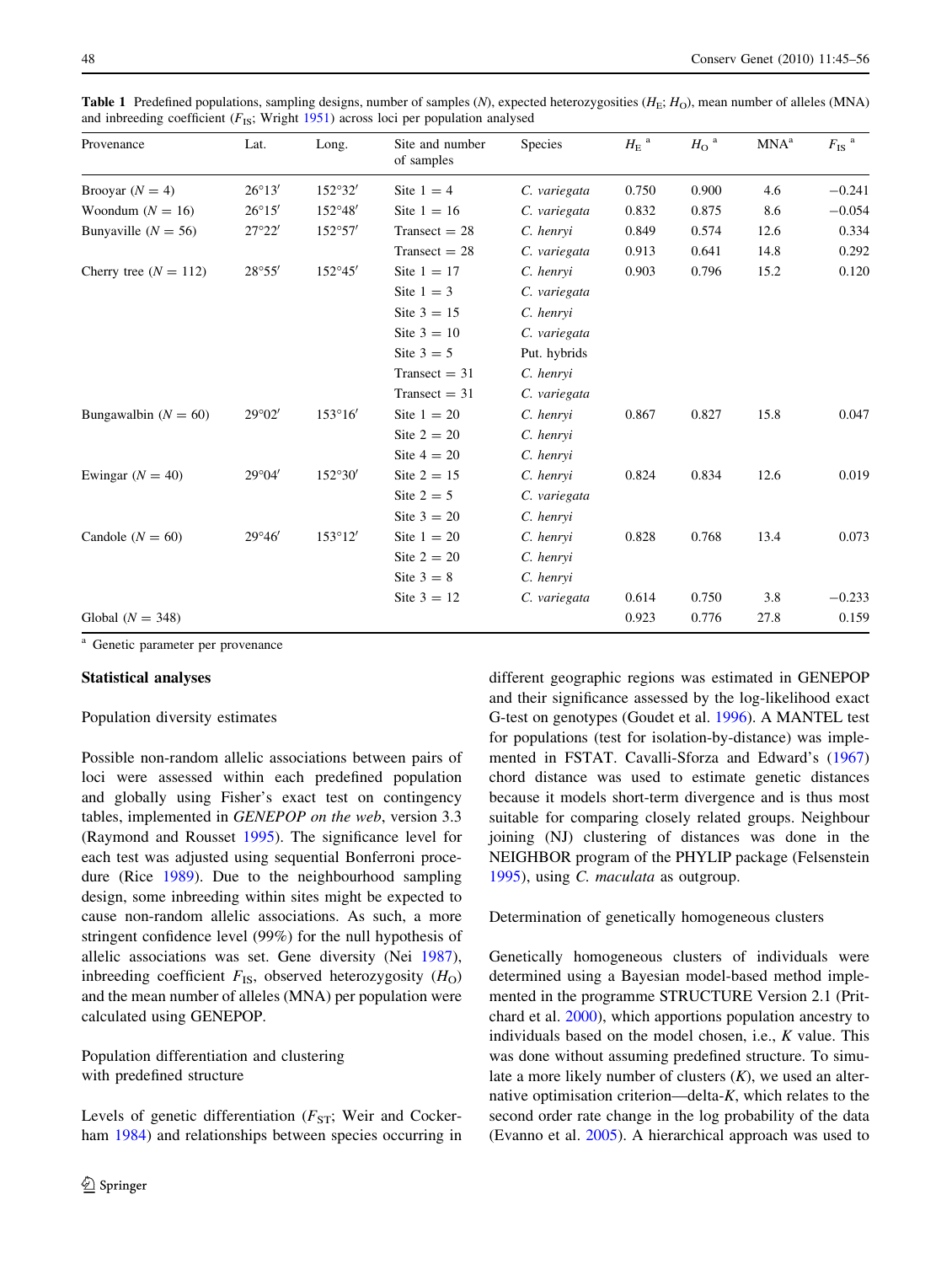<span id="page-4-0"></span>successively analyse structure: structure was initially examined for the entire dataset and genetically homogeneous subsets identified, then further substructure was probed using STRUCTURE. We adopted the following model parameters: 10,000 iterations each for the ''burn-in'' and Markov Chain Monte Carlo (MCMC) stages and a ''correlated allele frequency model'' for ancestry. Both ''admixture'' and ''no admixture'' models were investigated when testing for structure within populations. Ten runs for each  $K$ (for  $K = 1-10$ ) were used to calculate means and standard deviation (SD) for posterior probability of the data for a given  $K(L(K))$  and delta-K. These parameters provided generally conservative optimisation criteria for replicate runs when detecting populations. Presence of structure was assumed when plots of delta-K provided evidence of a clear peak for K values (Evanno et al. [2005\)](#page-10-0). To validate a lack of structure, assignments of individuals at the most-likely K values were further investigated. Symmetry in the proportion of samples assigned to each population and an apparent admixture of most individuals was interpreted to mean an absence of genetic structure, following Pritchard and Wen ([2004](#page-10-0)). The proportion of each population ancestry for the number of populations set by the  $K$  value was used to classify individuals. Individuals were considered well assigned if they possessed  $>90\%$  of ancestry from a single population, otherwise they were considered admixed. An incorrect assignment was concluded when the predefined source population showed the lowest likelihood value of being the source. The proportion of individuals with incorrect or ambiguous assignments was used to infer immigration between species and provenances. Finally, levels of genetic differentiation  $(F_{ST};$  Weir and Cockerham [1984\)](#page-11-0) were estimated for posterior genetic clusters in GENEPOP.

## Individual specific clustering

Due to some limitations of STRUCTURE relative to analysis of  $F_{ST}$  when dealing with predefined genetic groups and at a low number of loci (5), a cluster analysis on individuals was conducted using MICROSAT (version 1.5d) and PHYLIP (version 3.57c). The matrix created by MICRO-SAT based on Cavalli-Sforza and Edward's [\(1967](#page-10-0)) chord distance was used by PHYLIP to plot a phylogenetic tree.

# Results

Marker variation was high, providing power to test for structure

Genetic diversity across the five microsatellites was high (average number of alleles per locus  $= 28.0$ ; Table [1](#page-3-0)).

Observed heterozygosity  $(H<sub>O</sub>)$ , expected heterozygosity  $(H<sub>E</sub>)$  and mean number of alleles (MNA) per predefined population are given in Table [1.](#page-3-0)

Species were not differentiated but geographic clusters were identified

Inspection of the delta-K plot for models with a range of  $K$ values from 1 to 10 for the entire dataset revealed a distinct peak at  $K = 2$  and another at  $K = 6$  (Fig. 2). The peak at  $K = 2$  was stronger, indicating that the highest hierarchy of structure had two populations when all samples were considered. In the two-cluster model, the first group comprised both C. variegata and C. henryi individuals from Bunyaville, Cherry Tree transect, and Cherry Tree site 3. The second group comprised C. variegata and C. henryi individuals from Candole, Ewingar, Bungawalbin, Cherry Tree site 1, and C. variegata from Woondum and Brooyar (figure not shown). Despite the stronger statistical support for a two clusters model, this outcome may have been artefactual (see ''Discussion''). The alternative structure model with six genetically homogeneous clusters  $(K = 6)$ delineated groups that corresponded with sampling locations: Brooyar–Woondum, Bunyaville, Cherry Tree, Bungawalbin, and Ewingar–Candole and a sixth group comprising two neighbourhoods, one at Cherry Tree (site 1) and the other at Candole (site 3), which were separated from other neighbourhoods within their localities (Fig. [3](#page-5-0)). In all tested models  $(K = 1-10)$  using the default settings or model parameters, C. variegata and C. henryi individuals showed no taxonomic structure; instead, they were consistently homogenised in all identifiable genetic clusters (Fig. [3\)](#page-5-0).



Fig. 2 Magnitude of  $\Delta K$  as a function of K (mean  $\pm$  SD over 10 replications) calculated using the procedure outlined in the methods.  $K$  is a model representing the most likely number of clusters, while delta-K is the optimal probability of the data for a given  $K$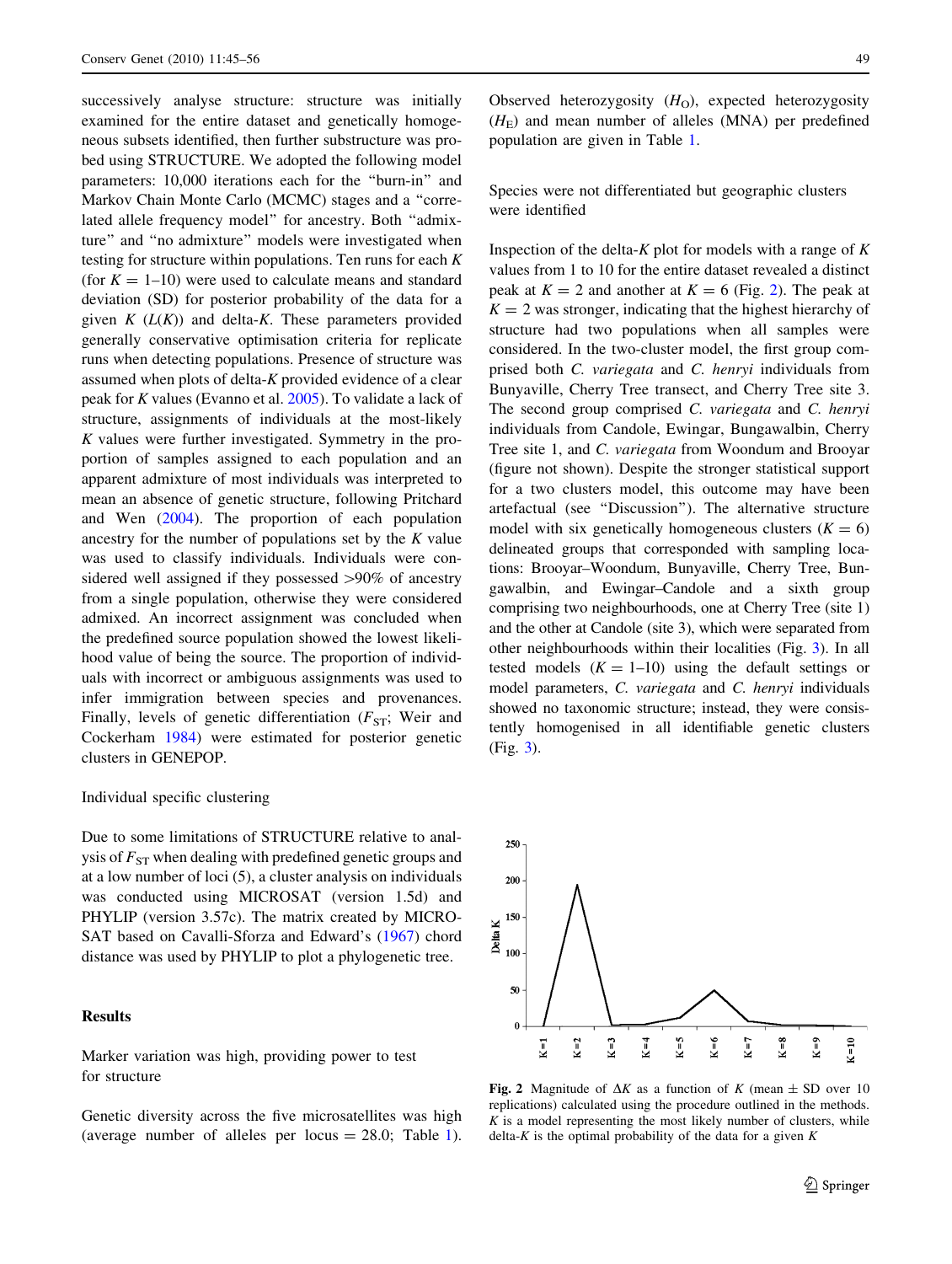<span id="page-5-0"></span>

Fig. 3 Ancestry assignments for 348 C. henryi and C. variegata individuals from seven sampling locations determined by STRUC-TURE using the  $K = 6$  model. The X-axis is the separate individuals,

Cluster analysis of individuals showed no evidence for species differentiation

Clustering of individuals based on allele frequencies (Fig. [4](#page-6-0)) showed that the demarcation and assignment of

while the Y-axis shows the proportion of ancestry for each group as represented by the different colours

individuals to species lacks support at the neutral loci studied. However, unlike in STRUCTURE analysis, the demarcation of geographic clusters is not perfectly clear, suggesting homogeneity among populations and a very weak geographic structure.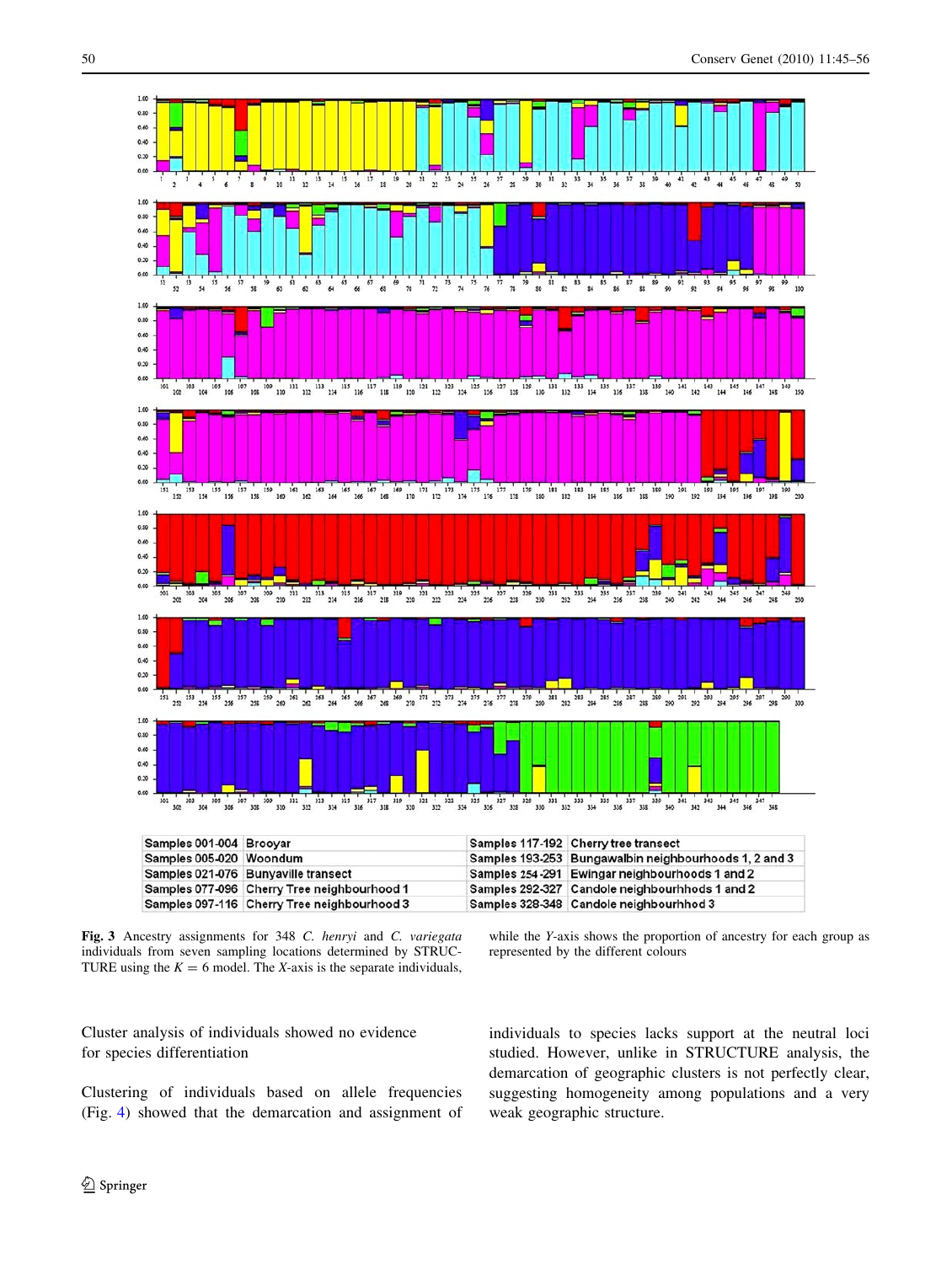<span id="page-6-0"></span>

Fig. 4 Unrooted UPGMA dendrogram constructed from allele sharing statistics among 332 individuals from nine populations. Each population is represented in a different font colour

# No evidence for substructure

Examination of substructure, implemented for each of the six subsets revealed no evidence for genetic substructure. In hierarchical analysis, Cherry Tree site 1 was delineated from Candole, with which it appeared homogeneous when the entire dataset was considered. Similar to the results of the entire dataset, there was no evidence for taxonomic structure at this finer scale i.e., for all runs and models, there was no single case in which C. variegata and C. henryi could be distinguished on the basis of their multilocus structure. This includes the transect samples from Cherry Tree SF, comprising both species in equivalent proportions sampled along a 16 km length of the forest. Individuals from this locality formed a completely homogeneous subset (Fig. 5). All individuals were symmetrically admixed, a phenomenon interpreted to code for an absence of genetic structure (Pritchard and Wen [2004](#page-10-0)). Given limited seed dispersal in forest trees, neighbourhoods might be expected to show some level of structure. However, these data showed that neighbourhoods were generally homogenised within each locality, except for two cases (Cherry Tree site 1 and Candole site 3).

Isolation-by-distance model lacked statistical support

Genetic differentiation between the six homogeneous clusters obtained from STRUCTURE mirrored geographically separated sampling localities. Neighbouring populations showed a generally lower pairwise  $F_{ST}$  values (Table [3\)](#page-9-0) than more distant populations, and suggested gene flow was restricted by geographic distance. MANTEL tests for an isolation-by-distance model based on linear genetic distances and log transformed geographic distances were, however, not significant ( $r = 0.068$ ;  $P = 0.294$ ). The use of linear geographic distances gave an even less significant relationship ( $P = 0.971$ ).

Population based approach was consistent with genetic structure

Neighbour-Joining trees of predefined populations clustered using Cavalli-Sforza and Edward's [\(1967](#page-10-0)) chord distance, is shown in Fig. [6.](#page-7-0) The C. *maculata* outgroup was well separated from the in-group topology with a substantially long branch. The next to split was C. citriodora, while C. variegata and C. henryi formed a clade. Terminal



Fig. 5 Ancestry assignments for 66 C. henryi and C. variegata individuals from Cherry Tree State Forest determined by STRUC-TURE using the  $K = 2$  model. The X-axis is the separate individuals,

while the Y-axis shows the proportion of ancestry for each group as represented by the different colours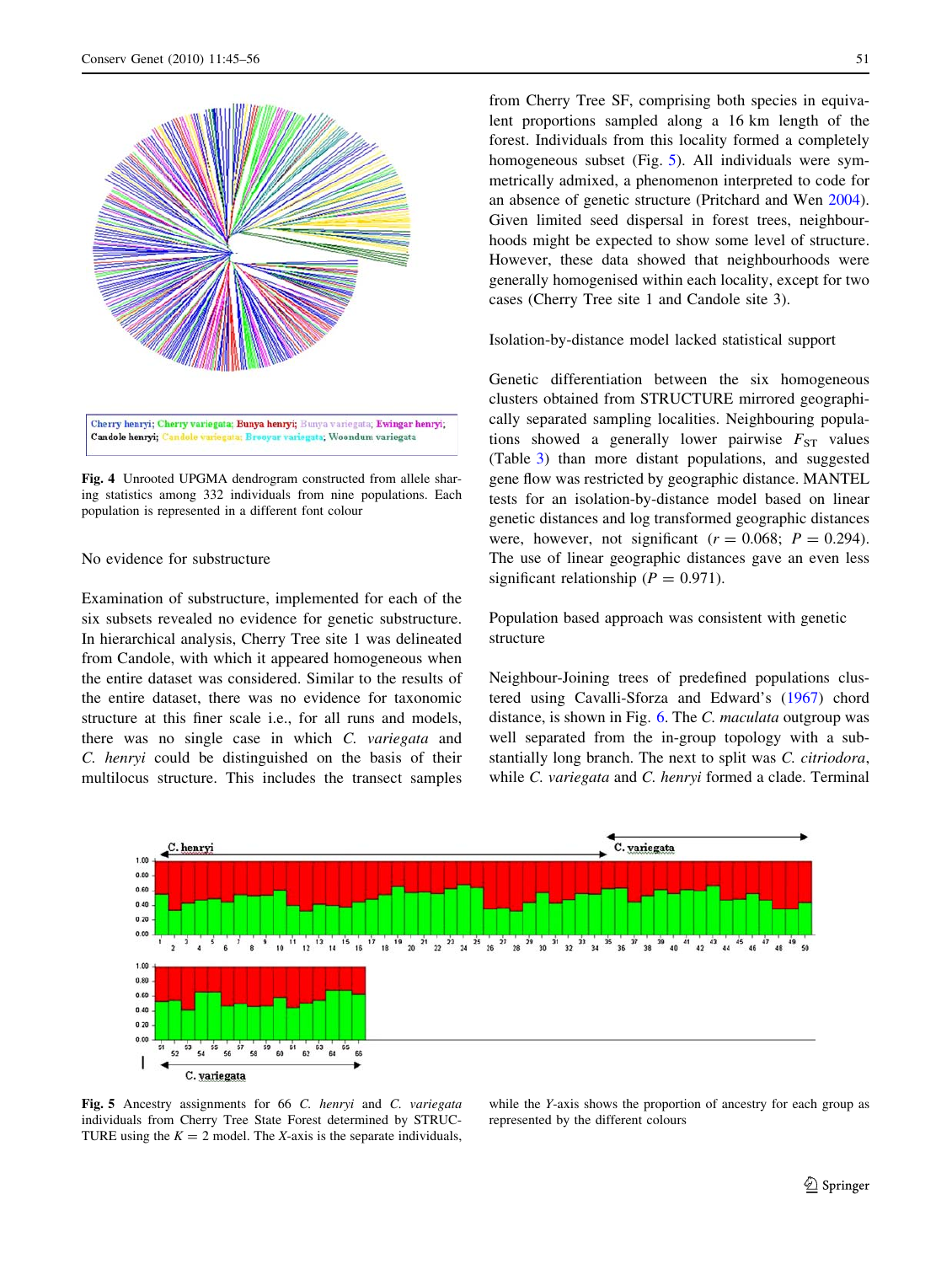<span id="page-7-0"></span>

**Table 2** Pairwise genetic differentiation ( $F_{ST}$ ) among predefined populations of C. variegata and C. henryi

|               | Woo V | Buny H | Buny V | Cherr H | Cherr V | Bunga H | Ewin H | Ewin V | Cand H | Cand V |
|---------------|-------|--------|--------|---------|---------|---------|--------|--------|--------|--------|
| Woondum V     |       |        |        |         |         |         |        |        |        |        |
| Bunyaville H  | 0.092 |        |        |         |         |         |        |        |        |        |
| Bunyaville V  | 0.071 | 0.041  |        |         |         |         |        |        |        |        |
| Cherry tree H | 0.078 | 0.063  | 0.038  |         |         |         |        |        |        |        |
| Cherry tree V | 0.096 | 0.076  | 0.052  | 0.011   |         |         |        |        |        |        |
| Bungawalbin H | 0.084 | 0.092  | 0.076  | 0.041   | 0.069   |         |        |        |        |        |
| Ewingar H     | 0.124 | 0.120  | 0.085  | 0.089   | 0.096   | 0.095   |        |        |        |        |
| Ewingar V     | 0.123 | 0.136  | 0.088  | 0.103   | 0.108   | 0.105   | 0.039  |        |        |        |
| Candole H     | 0.131 | 0.119  | 0.091  | 0.097   | 0.105   | 0.095   | 0.007  | 0.051  |        |        |
| Candole V     | 0.129 | 0.110  | 0.089  | 0.094   | 0.106   | 0.098   | 0.009  | 0.027  | 0.021  |        |

All  $F_{ST}$  values are significant at  $P = 0.01$ 

V-C. variegata; H-C. henryi; abbreviated location names on column headings are the same as in raw headings

topology, however, showed populations of the two species (C. variegata and C. henryi) to be paraphyletic, with nodes representing geographic origin rather than taxonomy (Fig. 6), consistent with differentiation ( $F_{ST}$ ) among the predefined populations (Table 2). The C. variegata and C. henryi from Queensland (Bunyaville, Woondum, Brooyar) were clustered together, as was Cherry Tree and Bungawalbin. These locations are geographically proximal (Fig. [1](#page-2-0)). Exceptionally, populations at Ewingar were allied to those of Candole, albeit with considerably low statistical support  $(51\%$  bootstrap; Fig. 6). These are not the most proximal locations (Fig. [1](#page-2-0)). Similarly, Cherry Tree–Bungawalbin group was clustered with the Queensland group with a low statistical support (bootstrap 51%).

## **Discussion**

This study showed that broadly across the range of C. henryi, it was genetically homogenous with C. variegata, confirming earlier findings based on two sites (Ochieng et al. [2008\)](#page-10-0). This was strong evidence for the genic species hypothesis (Wu [2001](#page-11-0)), one of three recently mooted (Ochieng et al. [2008](#page-10-0); Shepherd et al. [2008](#page-11-0)) to explain the presence of two sympatric species with distinctive morphology but that were apparently fully interfertile. The current study also found spatial uniformity at the stand level generally in spotted gums, consistent with the high levels of gene flow hypothesised across sites and hence relatively weak geographic structuring (Ochieng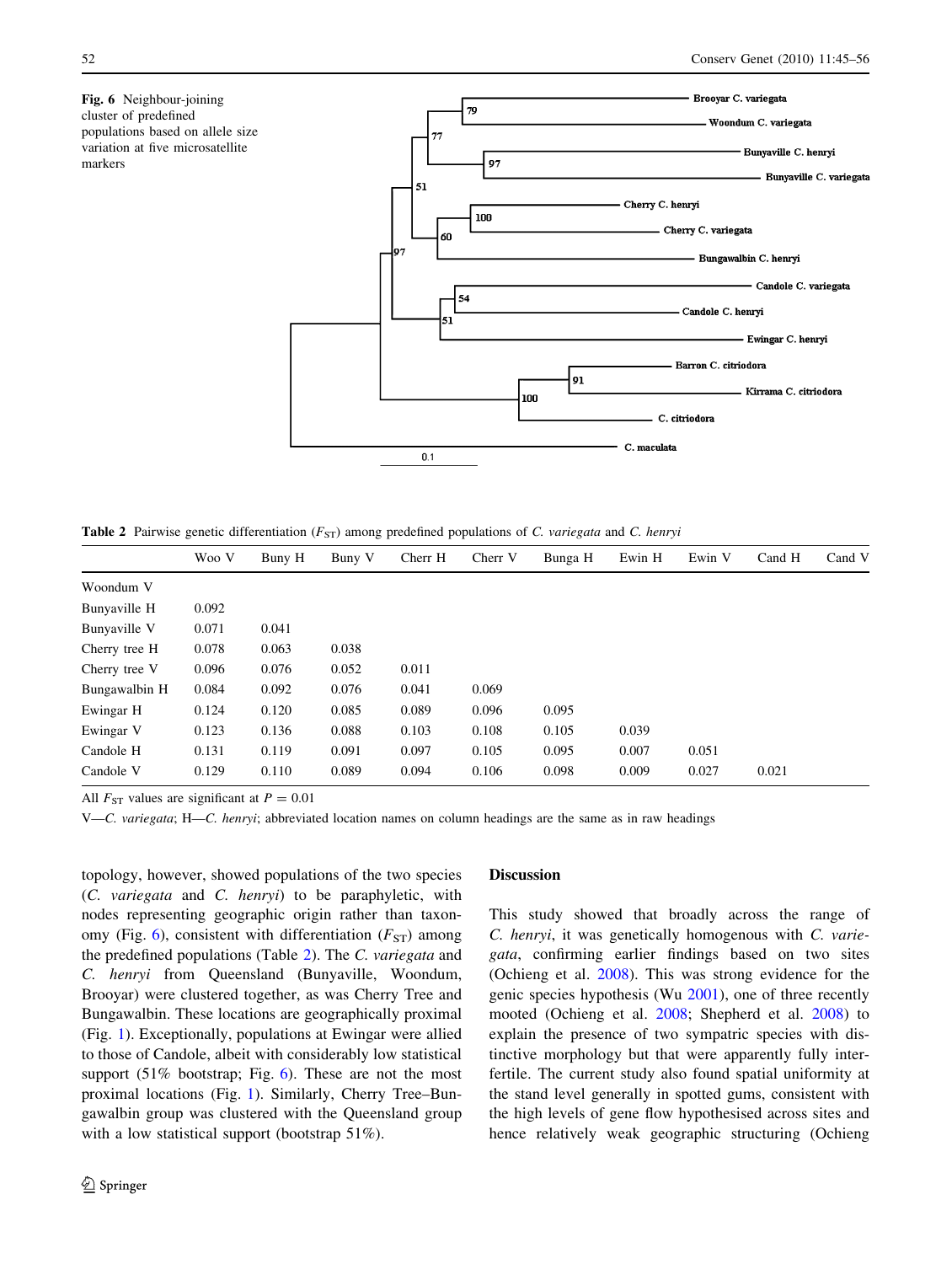et al. [2008](#page-10-0); Shepherd et al. [2008](#page-11-0)). There were exceptions to this uniformity at some sites, however, with evidence that some even aged stands (Cherry Tree site 1; Candole site 3) tended to separate out in a STRUCTURE analysis based on their allele frequencies, and tended to have higher levels of relatedness than on average (see below). We propose that within-site substructure emanate from localised events such as regeneration following fire from a few surviving trees, rather than structure resulting from micro niche adaptation.

# Species were genetically homogeneous

Genetic structure in two sympatric and widespread forest trees, C. variegata and C. henryi was assessed. Microsatellite markers revealed high variation, hence ample power to detect genetic structure within and between species. In both STRUCTURE and clustering based on allele frequency of individuals, genetic structuring was found to transcend taxonomic boundaries, such that the two species appeared completely genetically homogenised at each sampling location, i.e., all identifiable genetic clusters comprised both species regardless of sampling design, models and parameters used (Figs. [3,](#page-5-0) [4](#page-6-0)). However, the number of loci used is probably too low to detect substructuring at the location level, and certainly insufficient to discount the possibility that taxonomic structure might have occurred in sympatric locations. Moreover, it is notable that population-based analysis showed very low, but significant  $F_{ST}$  between species within populations. But also worth notice are the  $F_{ST}$  values between species within locations which are much lower than that within species between locations, consistent with our earlier findings (Ochieng et al. [2008\)](#page-10-0). UPGMA clustering of individuals did not show any differences among populations. Both individual-based clustering and  $F_{ST}$  estimates rely on allele frequencies; thus differentiation between species within localities, though significant in a statistical framework, is insufficient to invalidate the homogeneity paradigm. If neutral molecular variation were used to classify these trees, then the two spotted gums merit no species recognition. If the traits used to identify the species are under the control of a few genes with categorical effects (Doebley and Lukens [1998\)](#page-10-0), however, as is the case for some genes with major effect on domestication traits in plants (Doebley and Stec [1991\)](#page-10-0), then unlinked microsatellite loci in the two genomes may not be differentiated. Similarly, natural selection may bring about an analogous situation, where there may be no neutral marker variation if 'species' consisted of regions in the genome that, by virtue of their phenotypic effects, are under strong disruptive selection and thus have high differentiation, whereas the remainder of the genome behave as a single population (Beaumont [2005](#page-10-0)).

Results of this study are similar to those observed in other eucalypt species: Turner et al. [\(2000](#page-11-0)) analysed genetic variation within and between Eucalyptus risdonii and its more widespread sister species, E. tenuiramis using allozymes, and found that the Southern E. tenuiramis had greater genetic affinity with E. risdonii than with northern E. tenuiramis. In studies of a natural hybrid swarm between Eucalyptus amygdalina and E. risdonii and nearby allopatric stands using RAPD markers revealed that, despite clear morphological differences, variation was greatest within populations and lowest between species (Sale et al. [1996](#page-11-0)). Using field trials, Dutkowski and Potts [\(1999](#page-10-0)) partitioned Eucalyptus globulus species into 13 geographic races based on the quantitative genetic variation (morphological and developmental traits) among progenies. In a more recent analysis of racial differentiation based on quantitative  $(Q_{ST})$  and molecular  $(F_{ST})$  data, Steane et al. [\(2006](#page-11-0)) detected spatial differentiation across the distribution range of E. globulus. They found that when molecular markers (SSRs) were used, geographically proximal races tended to be more closely related than geographically distant races, contrasting markedly with analyses based on quantitative genetic data, where some races appeared to be highly divergent from their geographically closest neighbours. They found that some of the quantitative traits used for defining races of E. globulus have been influenced by natural selection, resulting in cases of both phenotypic divergence of parapatric races and phenotypic convergence of allopatric races. These studies suggested that morphological differences does not necessarily reflect neutral genetic (DNA) variation and in some cases detectable DNA differences between spatially distant populations of the same species may be as great as or greater than the differences between species. This scenario has also been observed in non-plant systems—the genus Geospiza, one of the genera comprising Darwin's finches (Freeland and Boag [1999\)](#page-10-0).

# A structure model with six genetic clusters was optimal

In this study, six genetic clusters corresponding to sampling locations were identified. Geographically proximal clusters showed less differentiation compared to the more distant ones, consistent with a stepping-stone model of migration. A search for the optimal number of clusters  $(K)$ revealed a distinct peak at  $K = 2$  and another at  $K = 6$ (Fig. [2\)](#page-4-0). The first peak was stronger, suggesting that a twocluster model characterised by within-population substructure was optimal. The model with six populations  $(K = 6)$  delineated groups that corresponded with sampling localities, except for two cases of within-locality substructure (Fig. [3](#page-5-0)). This model was congruent with the population-based clusters (Neighbour-Joining tree; Fig. [6](#page-7-0)).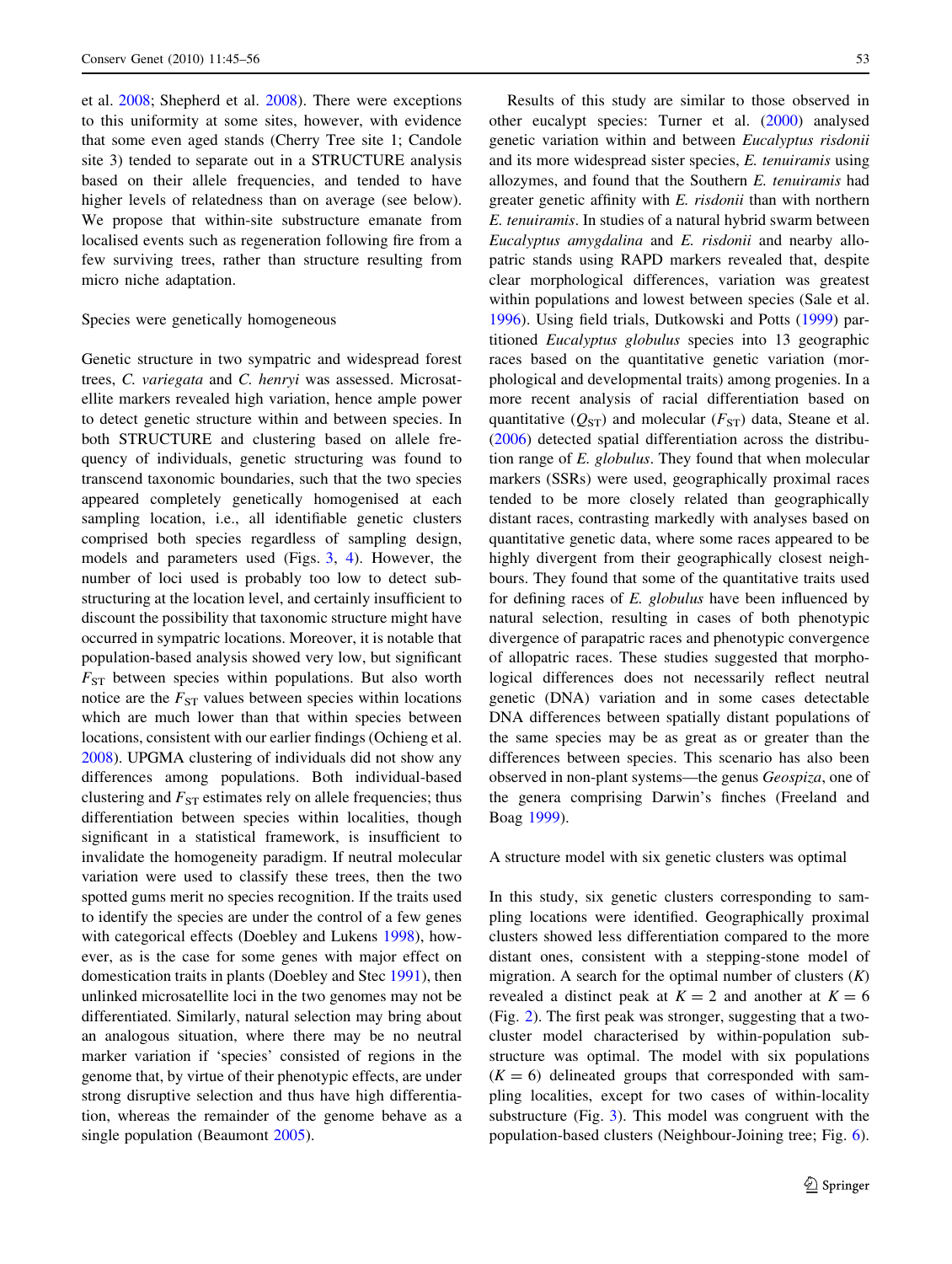<span id="page-9-0"></span>Whereas STRUCTURE methods were based on the individuals, the population approach was based on geographic groups. The most likely cause for the detection of  $(K = 2)$ in this study was partial sampling, which has been demonstrated to confound the detection of true  $K$  (Evanno et al. [2005\)](#page-10-0).

Structuring followed a stepping-stone model of migration

Five of the six homogeneous clusters identified corresponded to their latitudinal positions down the east coast of Australia: Brooyar and Woondum near Gympie, Bunyaville in Brisbane, Cherry Tree, which stretches further inland from Casino, Bungawalbin, located south of Casino, and Candole, on the coastal plain at Grafton. Genetic differentiation between clusters showed a tendency to follow geographic distances, with neighbouring populations being less differentiated than more distant ones (Table 3), suggesting that gene flow was restricted by geographic distance. A stepping-stone model of migration (Kimura and Weiss [1964\)](#page-10-0) is proposed when populations are arranged linearly so that genes migrate more frequently between adjacent populations than between more distant populations. The generally linear, latitudinal arrangement of populations within our sample of these taxa and the pattern of genetic distances among them, suggested that geography was a dominant factor shaping genetic structure and reflected a stepping-stone model of migration (Kimura and Weiss [1964](#page-10-0)), as proposed earlier for the spotted gum complex of four taxa (Shepherd et al. [2008\)](#page-11-0).

## Some within-locality structure was identified

The optimal number of genetically distinct populations largely corresponded with sampling localities. However, two cases of within-locality structure were identified, one within Cherry Tree SF (site 1) and the other within Candole SF (site 3). These neighbourhoods were delineated from

their locales whether the entire dataset or locality-specific datasets were used. A common feature for both neighbourhoods in our study was the low elevation—both neighbourhoods were located on the escarpments of a ridge; lower in elevation, and at Cherry Tree, the group was characterised by a young stand of spotted gums, possibly a regeneration following a fire. These two sites therefore differed from other sites in our study as well as those reported by King [\(2004](#page-10-0)). Unlike our study, where neighbourhoods comprised trees within a 30-m radius, the trees sampled in the study of King ([2004\)](#page-10-0) were spaced farther apart (50 m)—hence less power to detect neighbourhood structure. Our results suggest that the genetic structuring is not uniform in spotted gums throughout the range; variation exists among provenances and the type of structuring detected is susceptible to the sampling design.

#### Implications for tree management and forestry

Ideally, conservation of species would rely on knowledge of reproductive isolation, species boundaries, population structure and substructure. Spotted gums are widespread (Hill and Johnson [1995](#page-10-0)); none are threatened nor endangered (Barbour et al. [2008\)](#page-10-0), however, the maintenance of genetic diversity both within native forests and plantations may be essential for their long-term utilization (as sources of fibre from both plantations and native forests in subtropical Australia; Lee [2007](#page-10-0)). Three main conclusions can be drawn from this study: (1) the two 'species' form a genetically homogeneous unit at each location and can thus be treated as a single species. (2) Population structure within the species is weakly determined by geographic isolation but other unidentified factors also contribute to structure; (3) genetic substructure detectable may not be uniform among localities (provenances). Consequently, the two taxa can be treated as one species for gene pool management purposes. To capture greater genetic variation in this complex, one needs to sample from different locations, but not different 'species'. Similarly, gene flow

**Table 3** Genetic differentiation ( $F_{ST}$ ) among homogeneous subsets (geographic distances in km are given in parentheses)

|                | Woondum    | Bunyaville | Cherry Tree | Cherry S1  | Bungawalbin | Ewingar    | Candole    | Candole S3 |
|----------------|------------|------------|-------------|------------|-------------|------------|------------|------------|
| Woondum        |            |            |             |            |             |            |            |            |
| Bunyaville     | 0.068(125) |            |             |            |             |            |            |            |
| Cherry Tree    | 0.080(300) | 0.051(175) |             |            |             |            |            |            |
| Cherry site 1  | 0.131(300) | 0.096(175) | 0.100(000)  |            |             |            |            |            |
| Bungawalbin    | 0.084(320) | 0.072(190) | 0.056(058)  | 0.115(058) |             |            |            |            |
| Ewingar        | 0.120(320) | 0.089(200) | 0.087(033)  | 0.043(033) | 0.093(085)  |            |            |            |
| Candole        | 0.131(400) | 0.092(270) | 0.098(110)  | 0.047(110) | 0.095(082)  | 0.021(110) |            |            |
| Candole site 3 | 0.253(400) | 0.183(270) | 0.154(110)  | 0.239(110) | 0.175(082)  | 0.217(110) | 0.190(000) |            |
|                |            |            |             |            |             |            |            |            |

All  $F_{ST}$  values are significant at  $P = 0.01$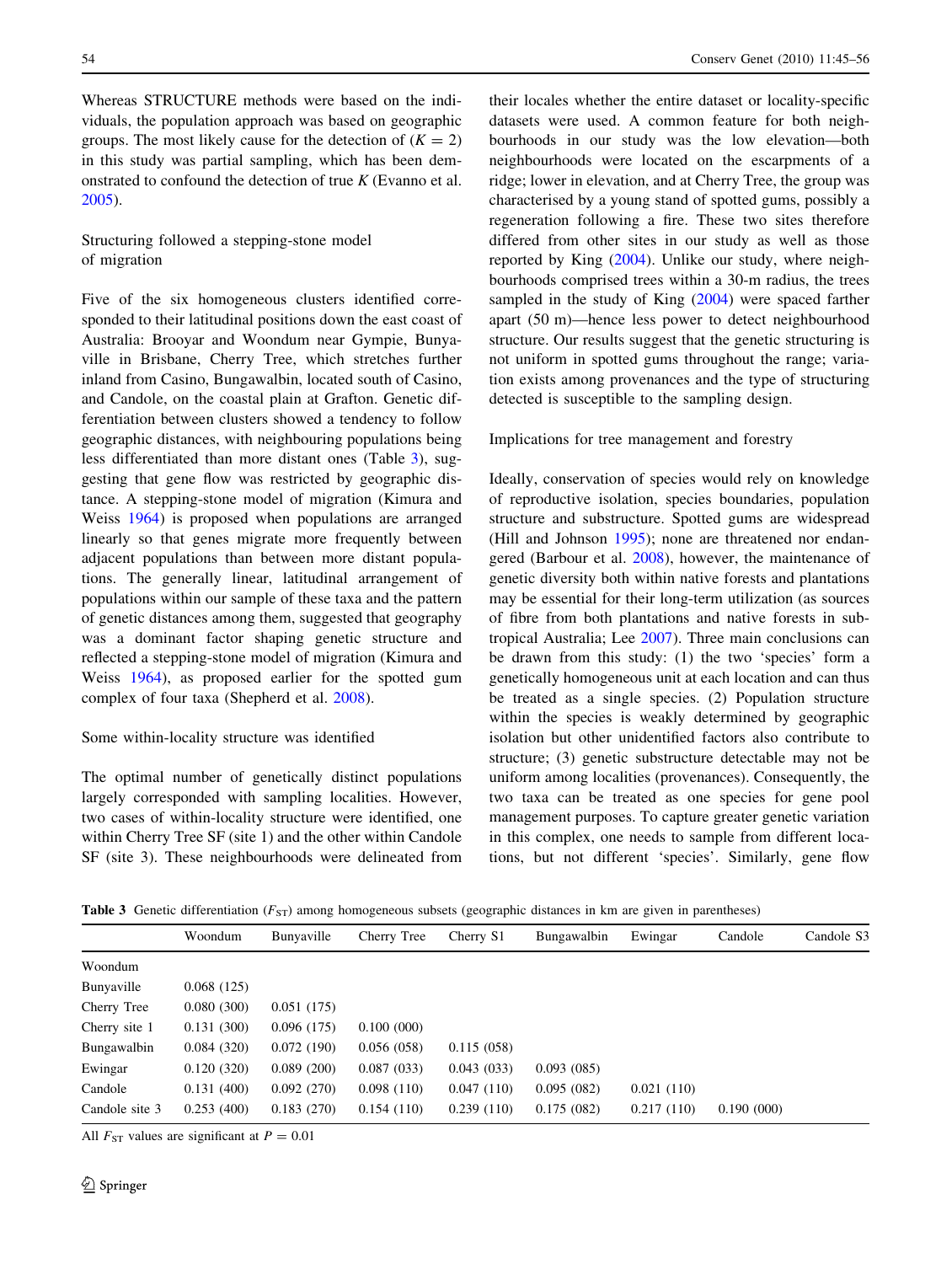<span id="page-10-0"></span>between planted and native trees can thus be discussed with regards to locations of origin rather than taxonomy. Gene flow is expected through on-farm deployment between plantings from different geographic regions, which appeared distinct according to these results. However, issues of genetic pollution (gene flow from a domestic, feral, non-native or invasive species to a wild population; Potts et al. 2003) regarding the two 'species' may remain valid if the context of pollution relate to specific genes controlling certain desired quantitative traits, and if the 'species' differ at these traits. In such a case, it may be prudent to still manage them as two 'species' separately. Importantly, the number of loci used in this study (five) may have been too low to detect structuring between species at the location level, as such; discounting the possibility that taxonomic structure occurred in sympatric locations might have serious management implications.

# **Conclusion**

We conclude that two spotted gums currently classified as different species: C. variegata and C. henryi are not differentiated at nuclear microsatellite loci. We view them as morphotypes of a single structured species, where structuring aligns with spatial isolation. We speculate that they are genic species, where phenotypic divergence is maintained by segregation at genes with large effects or strong disruptive selection. The two can therefore be considered as a single gene pool for management purposes. However, some traits such as flowering times, capsule size and growth rates may be important considerations in tree improvement. The two taxa can also be managed separately where purity concerns quantitative traits or divergent genes not assessed in this study.

Acknowledgments This work forms part of J.W. Ochieng's Doctoral Research, supported by a Commonwealth Scholarship, Australian Research Council (ARC) Linkage Grant, Queensland Department of Primary Industries and Fisheries, and Forestry Plantations Queensland. We thank Mr. Mike Henson and the staff of Forestry NSW, as well as Queensland Environment Protection Agency (EPA) for logistical support, Mr. David Kleinig and Ian Bevage for help with sample collections, and Mr. Tony Bean of the Queensland Herbarium for help with sample identification.

# References

- Bacles CFE, Burczyk J, Lowe AJ, Ennos RA (2005) Historical and contemporary mating patterns in remnant populations of the forest tree Fraxinus excelsior L. Evolution 59:979–990
- Barbour RC, Crawford AC, Henson M, Lee DJ, Shepherd M (2008) The risk of pollen-mediated gene flow from exotic Corymbia plantations into native Corymbia populations in Australia. For Ecol Manag 256:1–19
- Beaumont MA (2005) Adaptation and speciation: what can  $F_{ST}$  tell us? Trends Ecol Evol 20:435–440
- Cavalli-Sforza LL, Edwards WF (1967) Phylogenetic analysis: models and estimation procedures. Evolution 32:550–570
- Doebley J, Lukens L (1998) Transcriptional regulators and the evolution of plant form. Plant Cell 10:1075–1082
- Doebley J, Stec A (1991) Genetic analysis of the morphological differences between maize and teosinte. Genetics 129: 285–295
- Dutkowski GW, Potts BM (1999) Geographic patterns of genetic variation in Eucalyptus globulus ssp. globulus and a revised racial classification. Aust J Bot 47:237–263
- Evanno G, Regnaut S, Goudet J (2005) Detecting the number of clusters of individuals using the software structure: a simulation study. Mol Ecol 14:2611–2620
- Felsenstein J (1995) PHYLIP: phylogeny inference package. University of Washington, Seattle
- Freeland JR, Boag PT (1999) The mitochondrial and nuclear genetic homogeneity of the phenotypically diverse Darwin's ground finches. Evolution 53:1553–1563
- Goudet J, Raymond M, Demeeus T, Rousset F (1996) Testing differentiation in diploid populations. Genetics 144:1933–1940
- Hill KD, Johnson LAS (1995) Systematic studies in the eucalypts 7. A revision of the bloodwoods, genus Corymbia (Myrtaceae). Telopea 6:185–504
- Kimura M, Weiss GH (1964) The stepping stone model of population structure and the decrease of genetic correlation with distance. Genetics 49:561–576
- King R (2004) Spatial structure and population genetic variation in a Eucalypt species complex. PhD thesis, Griffith University
- Lee DJ (2007) Development of Corymbia species and hybrids for plantations in eastern Australia. Aust For 70:11–17
- Lexer C, Buerkle CA, Joseph JA, Heinze B, Fay MF (2007) Admixture in European Populus hybrid zones makes feasible the mapping of loci that contribute to reproductive isolation and trait differences. Heredity 98:74–84
- McDonald MW, Bean AR (2000) A new combination in Corymbia section Politaria: C. citriodora var. variegata (Myrtaceae). Austrobaileya 5:735–736
- McDonald MW, Butcher PA, Bell JC, Larmour JS (2000) Intra- and interspecific allozyme variation in eucalypts from the spotted gum group, Corymbia, section Politaria (Myrtaceae). Aust Syst Bot 13:491–507
- Moritz C (1994) Defining ''evolutionary significant units'' for conservation. Trends Ecol Evol 9:373–375
- Muir G, Fleming CC, Schlotterer C (2000) Species status of hybridizing oaks. Nature 405:1016
- Nei M (1987) Molecular evolutionary genetics. Columbia University Press, New York
- Ochieng JW, Shepherd M, Baverstock PR, Nikles G, Lee DJ, Henry RJ (2008) Genetic variation within two sympatric spotted gum eucalypts exceeds between taxa variation. Silvae Genet 57:249– 256
- Pearse DE, Crandall KA (2004) Beyond FST: analysis of population genetic data for conservation. Conserv Genet 5:585–602
- Potts BM, Barbour RC, Hingston AB, Vaillancourt RE (2003) Corrigendum to: TURNER REVIEW No. 6. Genetic pollution of native eucalypt gene pools—identifying the risks. Aust J Bot 51:333
- Pritchard JK, Wen W (2004) Documentation for structure software: version 2. <http://pritch.bsd.uchicago.edu/structure.html>
- Pritchard JK, Stephens M, Donnelly P (2000) Inference of population structure using multilocus genotype data. Genetics 155:945–959
- Raymond M, Rousset F (1995) An exact test for population differentiation. Evolution 49:1280–1283. [http://genepop.curtin.](http://genepop.curtin.edu.au/) [edu.au/](http://genepop.curtin.edu.au/)